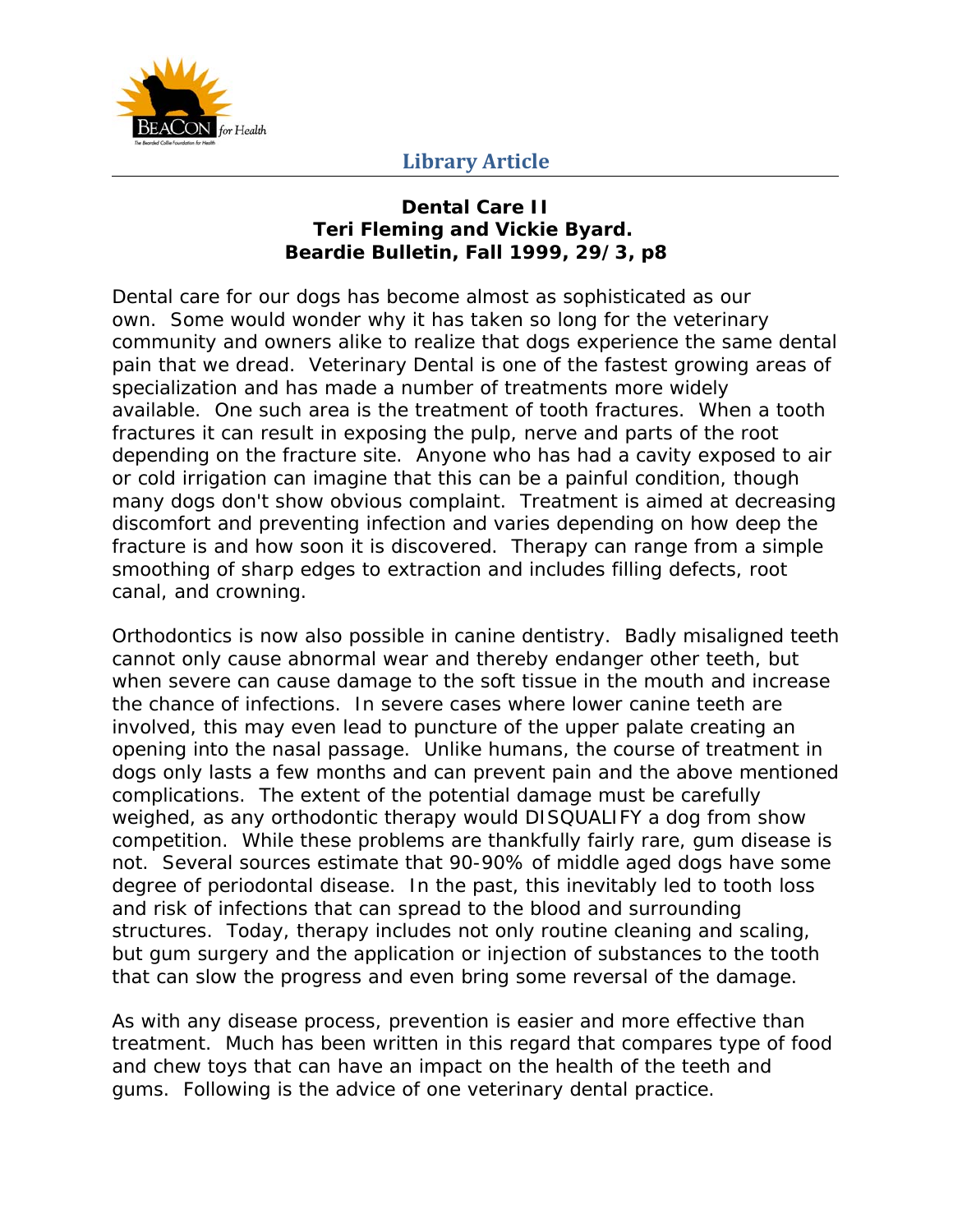

## **Library Article**

Teri Fleming, BCCA Health Chair

### Brush Only the Teeth You Intend to Keep By Vickie Byard, CVT, VDT

"Brush my dog's teeth? I've never heard of brushing a dog's teeth. Is this really necessary?" As a Qualified Dental Technician, I can't tell you how often I'm asked these questions. So - is it really necessary? ABSOLUTELY! The anatomy of a dog's mouth is not that much different than that of humans. In other words, there are teeth, gums, salivary glands, a tongue, and plenty of bacteria. But, the biggest difference is that dogs cannot tend to their own oral health. Experts estimate that 80 percent of domestic dogs older than 3 years suffer from periodontal disease.

Periodontal disease is a term that includes plaque and tartar buildup, gingivitis, gingival pocketing, jawbone damage, and ultimately, tooth loss. Dr. Milinda Lommer (University of California, Davis) says, "The primary reason domestic dogs develop periodontal disease is lack of care of the teeth at home." Different breeds also present their own individual problems. Dogs with long hair on their muzzle, short-nosed breeds and toy breeds are especially prone to dental disease.

### Myths Dispelled

1. It is not normal for dogs to have "Doggie Breath". Bad breath is a warning sign that there is something wrong. Although, there can be numerous sources of halitosis, many time, the cause is an infection somewhere within the mouth.

2. Annual professional dental cleaning does not alleviate the need for home care.

3. Old dogs can be taught new tricks! It is easiest to teach puppies to tolerate tooth brushing, but if you have an adult dog, it is certainly possible to start this training.

4. Periodontal disease is painful! Animals have an uncanny ability to deal with their discomfort. That doesn't mean they do not experience it. Owners report to me that their dog acts more like a puppy after dentistry. They play with their toys again; they chew hard food and biscuits again. To me this